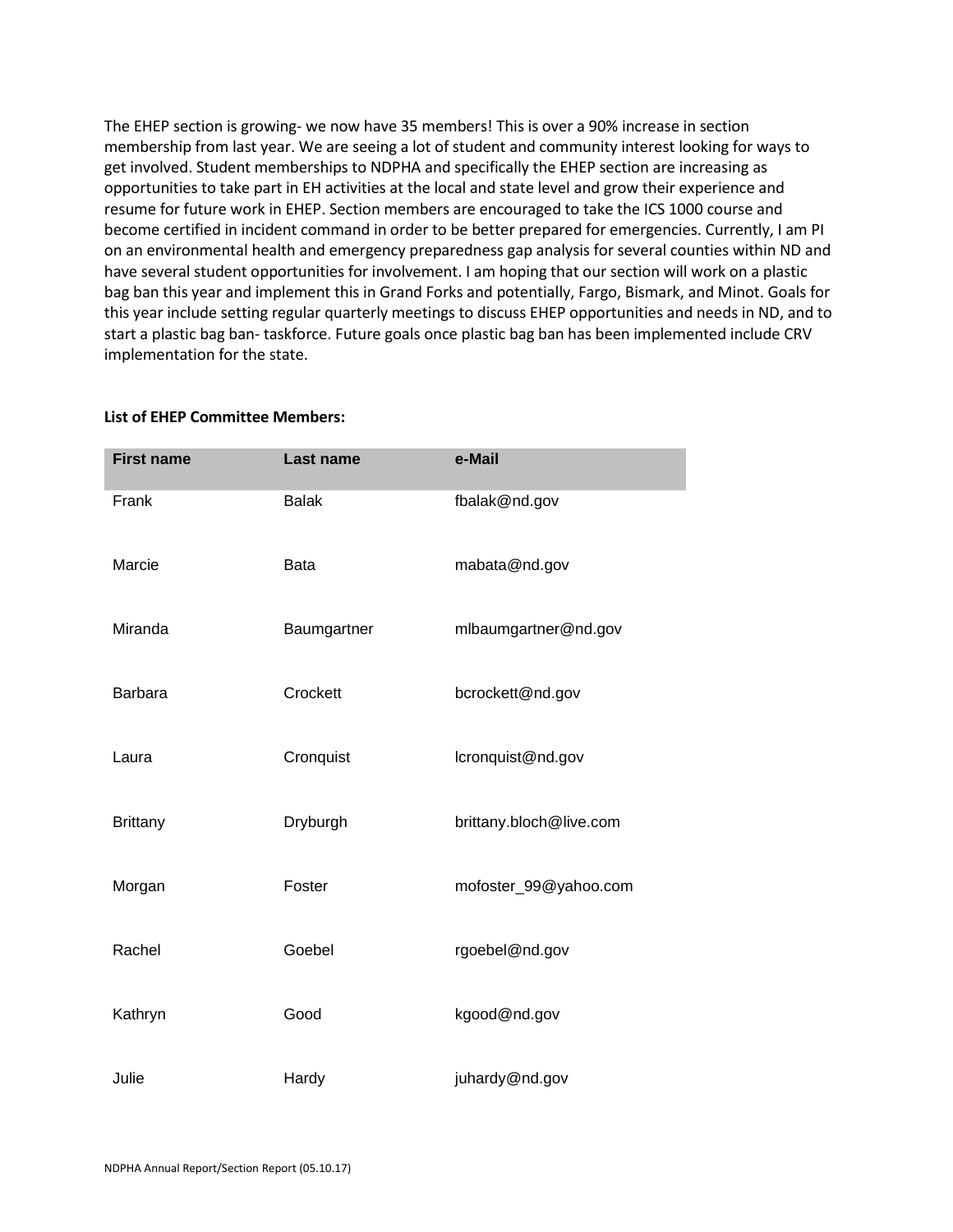| Melissa        | Kainz        | mkainz@nd.gov                |
|----------------|--------------|------------------------------|
| Ashlee         | Kleveland    | akleveland@grandforksgov.com |
| Grant          | Korsmo       | dr.korsmo@outlook.com        |
| Amber          | Lyon-Colbert | amber.lyon@und.edu           |
| Sarah          | Massey       | smassey@nd.gov               |
| Jeannie        | Mock         | jeannie.elizabeth@gmail.com  |
| <b>Brenton</b> | Nesemeier    | bnesemeier@nd.gov            |
| Erin           | Ourada       | erin.ourada@custerhealth.com |
| Tasha          | Overby       | tasoverby@nd.gov             |
| Neha           | Patel        | neha.patel@und.edu           |
| Jennifer       | Pelster      | jpelster@custerhealth.com    |
| Kiamya         | Philson      | kphilson@nd.gov              |
| Cynthia        | Pic          | cpic@tvoc.org                |
| Sally          | Pyle         | sally.pyle@und.edu           |
| <b>Misty</b>   | Rodriguez    | mrrodriguez@nd.gov           |
| Revathi Bala   | Sabbella     | revathibala1895@gmail.com    |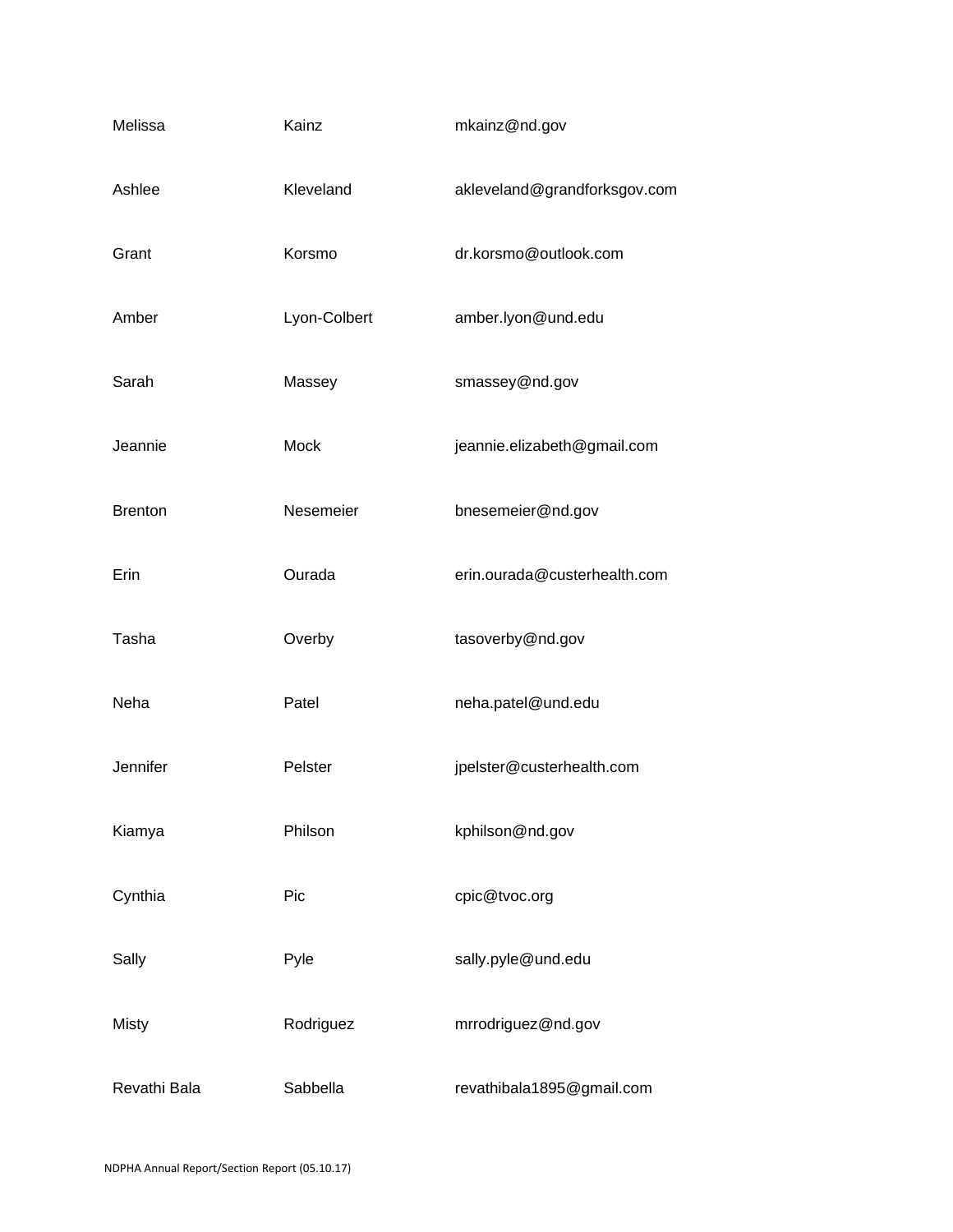| Kaitlin  | Schmitz           | kaitlin.schmitz@ndsu.edu  |
|----------|-------------------|---------------------------|
| Benjamin | Schram            | bschram@nd.gov            |
| Mary     | <b>Tello-Pool</b> | mtp@bis.midco.net         |
| Joel     | Walz              | jwalz@altru.org           |
| JoAnn    | Wierson           | joandale48@gmail.com      |
| Andrew   | Williams          | andrew.d.williams@und.edu |
| Libby    | Wirth             | elizabeth.wirth@ndsu.edu  |
| Cameron  | Wisti             | cwisti@grandforksgov.com  |

| <b>Planned Meeting Dates and Type of Meeting</b><br>or Communication Date and Type | Zoom Info                                     |
|------------------------------------------------------------------------------------|-----------------------------------------------|
| June 8 <sup>th</sup> 2022 NDPHA section meeting, hybrid<br>meeting 9:30-10:10 am   | June 8 <sup>th</sup> 2022                     |
|                                                                                    | Join Zoom Meeting                             |
|                                                                                    | https://und.zoom.us/j/95036970813?pwd=M3Zucm  |
|                                                                                    | QzVHNseGVLTzFaTUc3YThwdz09                    |
|                                                                                    | Meeting ID: 950 3697 0813                     |
|                                                                                    | Passcode: 996667                              |
| September 9th 2022 NDPHA EHEP Quarterly<br>meeting 9:30-10:30 am zoom/virtual      | September 9th 2022                            |
|                                                                                    | Join Zoom Meeting                             |
|                                                                                    | https://und.zoom.us/j/99742428810?pwd=ZC9zeU1 |
|                                                                                    | mQ0JmYnFFNUJHOEQrSS9lQT09                     |
|                                                                                    | Meeting ID: 997 4242 8810                     |
|                                                                                    | Passcode: 773480                              |